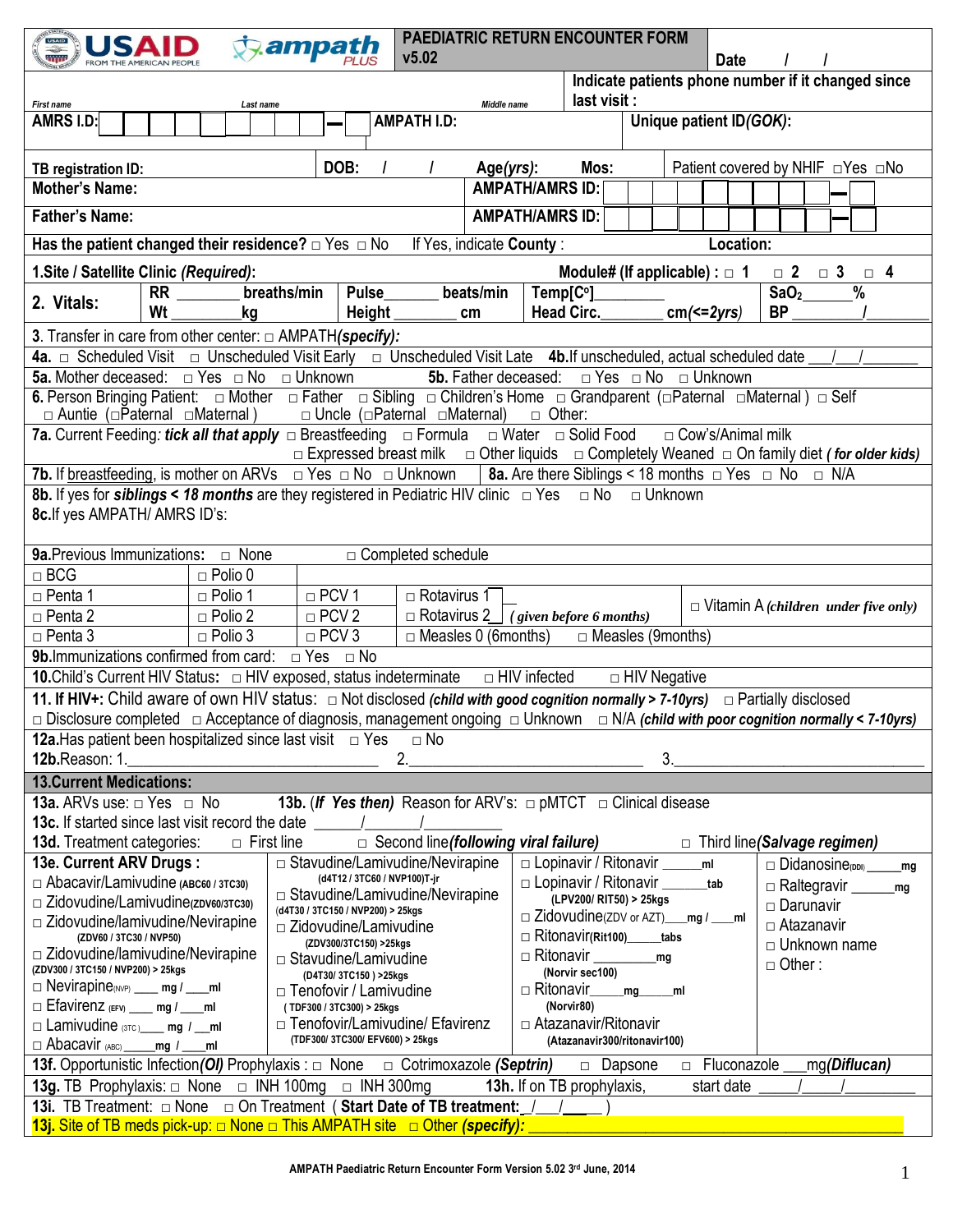| 13k. TB Meds:<br>$\Box$ Rifafour(RHZE)<br>$\Box$ Rifater(RHZ)<br>$\Box$ Ethambutol                                               | _tabs/day<br>tabs/day<br>mg/day |                | $\Box$ Rifinah(RH)<br>$\Box$ Ethizide(EH)<br>$\Box$ Rifampicin<br>$\Box$ 3-FDC(RHE) |              | tabs/day<br>_mg<br>mg<br>tabs/day       |                 | $\Box$ INH<br>$\Box$ Pyrazinamide ________mg<br>□ Rifabutin__ | _mg                   | _mg                       |                   | $\Box$ MDR TB Drugs<br>ycin, P.A.S, Levofloxasin, Pyridoxine)<br>$\Box$ Other:        |             | (Cycloserine, Protionamide, Capreomycin, Kanam                                   |             |
|----------------------------------------------------------------------------------------------------------------------------------|---------------------------------|----------------|-------------------------------------------------------------------------------------|--------------|-----------------------------------------|-----------------|---------------------------------------------------------------|-----------------------|---------------------------|-------------------|---------------------------------------------------------------------------------------|-------------|----------------------------------------------------------------------------------|-------------|
| $\Box$ Streptomycing                                                                                                             | mg                              |                |                                                                                     |              |                                         |                 |                                                               |                       |                           |                   | □ Completed (Date:_                                                                   |             |                                                                                  |             |
| 13I. Other current drugs (specify):                                                                                              |                                 |                |                                                                                     |              |                                         |                 |                                                               |                       |                           |                   |                                                                                       |             |                                                                                  |             |
| 14. Adherence:                                                                                                                   |                                 |                |                                                                                     |              |                                         |                 |                                                               |                       |                           |                   |                                                                                       |             |                                                                                  |             |
| 14a. Who has been giving the medicine to the patient (Please tick all that apply): □ Mother                                      |                                 |                |                                                                                     |              |                                         |                 |                                                               |                       |                           | $\Box$ Father     | $\Box$ Sibling                                                                        |             | $\Box$ Grandparent                                                               |             |
| $\Box$ Auntie $\Box$ Uncle $\Box$ Self $\Box$ Children's Home                                                                    |                                 |                |                                                                                     |              | □ Other (Specify):                      |                 |                                                               |                       |                           |                   |                                                                                       |             |                                                                                  |             |
| <b>14b.</b> During the last month has the patient missed any medications $\Box$ Yes $\Box$ No                                    |                                 |                |                                                                                     |              |                                         |                 |                                                               |                       |                           |                   |                                                                                       |             |                                                                                  |             |
| <b>14c.</b> Drugs missed : □ ARVS □ PCP Prophylaxis □ TB Prophylaxis □ Anti-TB Rx                                                |                                 |                |                                                                                     |              |                                         |                 |                                                               |                       |                           |                   |                                                                                       |             |                                                                                  |             |
| <b>14d.</b> Reason(s) Tick all that apply: $\Box$ Traveled                                                                       |                                 |                |                                                                                     |              | $\Box$ Depression                       |                 | □ Side effects                                                |                       |                           |                   | $\Box$ Care giver unable to give                                                      |             |                                                                                  |             |
|                                                                                                                                  |                                 | $\Box$ Too ill | $\Box$ Pill burden                                                                  |              | $\Box$ Forgetting<br>$\Box$ Felt better |                 | $\Box$ Ran out of drugs<br>$\Box$ Away from home              |                       |                           |                   | $\Box$ Child refused/Not wanting to be seen<br>$\Box$ Did not pick drugs/Couldn't get |             |                                                                                  |             |
|                                                                                                                                  |                                 |                |                                                                                     | $\Box$ Other |                                         |                 | $\Box$ Share with others                                      |                       |                           |                   | $\Box$ Problem traveling to clinic                                                    |             |                                                                                  |             |
|                                                                                                                                  |                                 |                |                                                                                     |              |                                         |                 |                                                               |                       |                           |                   |                                                                                       |             | □ Other treatment (herbal medicine/other medicine)                               |             |
| 14e. During the last seven days how many of his/her pills did the patient take                                                   |                                 |                |                                                                                     |              |                                         |                 |                                                               |                       |                           |                   |                                                                                       |             |                                                                                  |             |
| $\Box$ ARVS:                                                                                                                     |                                 |                | $\Box$ None                                                                         | $\Box$ Few   |                                         | $\Box$ Half     | $\Box$ Most                                                   |                       | $\Box$ All                |                   | Drug(s) missed:                                                                       |             |                                                                                  |             |
| □ OI Prophylaxis :                                                                                                               |                                 |                | $\Box$ None                                                                         | $\Box$ Few   |                                         | $\Box$ Half     | $\Box$ Most                                                   |                       | $\Box$ All                |                   | Drug(s) missed:                                                                       |             |                                                                                  |             |
| $\Box$ TB Prophylaxis:                                                                                                           |                                 |                | $\Box$ None                                                                         | $\Box$ Few   |                                         | $\Box$ Half     | $\Box$ Most                                                   |                       | $\Box$ All                |                   | Drug(s) missed:                                                                       |             |                                                                                  |             |
| □TB Treatment :                                                                                                                  |                                 |                | $\Box$ None                                                                         | $\Box$ Few   |                                         | $\Box$ Half     | $\Box$ Most                                                   |                       | $\Box$ All                |                   | Drug(s) missed:                                                                       |             |                                                                                  |             |
| 14f. Side-effects/Toxicity: Any side effects attributable to any drug that the child is currently taking                         |                                 |                |                                                                                     |              |                                         |                 |                                                               |                       |                           |                   | $\Box$ Yes<br>$\Box$ No                                                               |             |                                                                                  |             |
| 14g. If Yes, drug(s) :                                                                                                           |                                 |                |                                                                                     |              |                                         |                 |                                                               |                       |                           |                   |                                                                                       |             |                                                                                  |             |
| 14h. If yes, tick all that apply:                                                                                                |                                 | $\Box$ Rash    |                                                                                     |              |                                         | $\Box$ Anemia   |                                                               | $\Box$ Lipo-dystrophy |                           |                   | $\Box$ Hepatitis $\Box$ Neuropathy                                                    |             |                                                                                  | $\Box$ IRIS |
|                                                                                                                                  |                                 |                | □ Lactic Acidosis                                                                   |              |                                         | $\Box$ Diarrhea |                                                               |                       | □ Steven-Johnson syndrome |                   | $\Box$ Persistent Vomiting                                                            |             |                                                                                  |             |
|                                                                                                                                  |                                 |                | □Other (specify):                                                                   |              |                                         |                 |                                                               |                       |                           |                   |                                                                                       |             |                                                                                  |             |
| 14i. Severity of the reaction:                                                                                                   |                                 | $\Box$ Mild    |                                                                                     | □ Moderate   |                                         |                 | $\overline{\Box}$ Severe                                      |                       | □ Unknown                 |                   | □ Other (specify):                                                                    |             |                                                                                  |             |
|                                                                                                                                  |                                 | $\Box$ Certain |                                                                                     |              | □ Probable/Likely                       |                 | $\Box$ Possible                                               | $\Box$ Unlikely       |                           |                   | □ Conditional/Unclassified                                                            |             |                                                                                  |             |
| 14j. Cause of the reaction/toxicity:                                                                                             |                                 |                | □ Unassessable/Unclassified                                                         |              |                                         |                 |                                                               |                       |                           |                   |                                                                                       |             |                                                                                  |             |
| <b>15.</b> Does the patient have any interval complaints $\Box$ Yes                                                              |                                 |                |                                                                                     |              |                                         | $\Box$ No       | If Yes, tick all that apply                                   |                       |                           |                   |                                                                                       |             |                                                                                  |             |
| Diarrhea: Days                                                                                                                   | $\Box$ Weeks                    |                | $\Box$ Abdominal pain:                                                              |              |                                         | $\Box$ Days     |                                                               | $\Box$ Weeks          |                           | $\Box$ Skin rash: |                                                                                       | $\Box$ Days | $\Box$ Weeks                                                                     |             |
| $\Box$ Sore throat: $\Box$ Days                                                                                                  | $\Box$ Weeks                    |                | $\Box$ Difficulty breathing:                                                        |              |                                         | $\Box$ Days     |                                                               | $\Box$ Weeks          |                           | $\Box$ Vomiting:  |                                                                                       | $\Box$ Days | $\Box$ Weeks                                                                     |             |
| $\Box$ Cough:<br>$\Box$ Days                                                                                                     | $\Box$ Weeks                    |                | □ Fever:                                                                            |              |                                         | $\Box$ Days     |                                                               | □ Weeks               |                           |                   | $\Box$ Ear discharge:                                                                 | $\Box$ Days | $\Box$ Weeks                                                                     |             |
| $\Box$ Sores:<br>$\Box$ Days                                                                                                     | $\Box$ Weeks                    |                | $\Box$ Swelling (specify):                                                          |              |                                         |                 |                                                               |                       |                           |                   |                                                                                       | $\Box$ Days | □ Weeks                                                                          |             |
| Comments:                                                                                                                        |                                 |                | $\Box$ Other (specify):                                                             |              |                                         |                 |                                                               |                       |                           |                   |                                                                                       | $\Box$ Days | □ Weeks                                                                          |             |
| 16. Physical Exam:                                                                                                               |                                 |                |                                                                                     |              |                                         |                 |                                                               |                       |                           |                   |                                                                                       |             |                                                                                  |             |
| 16a. Does the child have growth faltering $(FTT)$ $\Box$ Yes $\Box$ No (If Yes, refer to nutritionist)                           |                                 |                |                                                                                     |              |                                         |                 |                                                               |                       |                           |                   |                                                                                       |             | 16b. Is the child overweight $\Box$ Yes $\Box$ No(If Yes, refer to nutritionist) |             |
| <b>16c.</b> Does Child have a disability : $\Box$ Yes $\Box$ No                                                                  |                                 |                |                                                                                     |              |                                         |                 |                                                               |                       |                           |                   |                                                                                       |             |                                                                                  |             |
| <b>16d.If Yes:</b> $\Box$ Cerebral Palsy $\Box$ Physical disability:                                                             |                                 |                |                                                                                     |              |                                         |                 | $\Box$ Mental Disability:                                     |                       |                           |                   | $\Box$ Other Specify :                                                                |             |                                                                                  |             |
| 16e.General: a Jaundice a Pale a Adenopathy a Edema a Thrush a Kaposi a Rash a Parotid enlargement                               |                                 |                |                                                                                     |              |                                         |                 |                                                               |                       |                           |                   |                                                                                       |             |                                                                                  |             |
| RS: □ Normal □ Abnormal   PA: □ Normal □ Abnormal   CVS: □ Normal □ Abnormal   MS: □ Normal □ Abnormal   CNS: □ Normal □Abnormal |                                 |                |                                                                                     |              |                                         |                 |                                                               |                       |                           |                   |                                                                                       |             |                                                                                  |             |
| $HEENT: \Box$ Normal $\Box$ Abnormal                                                                                             |                                 |                | <b>Examination notes:</b>                                                           |              |                                         |                 |                                                               |                       |                           |                   |                                                                                       |             |                                                                                  |             |
|                                                                                                                                  |                                 |                |                                                                                     |              |                                         |                 |                                                               |                       |                           |                   |                                                                                       |             |                                                                                  |             |
| 17.Test                                                                                                                          | <b>Result</b>                   |                | <b>Test Date</b>                                                                    |              |                                         |                 |                                                               |                       | <b>Test</b>               |                   | <b>Result</b>                                                                         |             | <b>Test Date</b>                                                                 |             |
| WBC/mm <sup>3</sup>                                                                                                              |                                 |                |                                                                                     |              |                                         |                 | Sputum AFB Smear                                              |                       |                           |                   |                                                                                       |             |                                                                                  |             |
| Hgb g/dL                                                                                                                         |                                 |                |                                                                                     |              |                                         |                 | Sputum Xpert                                                  |                       |                           |                   |                                                                                       |             |                                                                                  |             |
| <b>MCV</b>                                                                                                                       |                                 |                |                                                                                     |              |                                         |                 | Sputum Culture                                                |                       |                           |                   |                                                                                       |             |                                                                                  |             |
| Platelets/mm <sup>3</sup><br>ALC/ mm <sup>3</sup>                                                                                |                                 |                |                                                                                     |              |                                         |                 | TST (Mantoux test)<br>1st HIV DNA PCR                         |                       |                           |                   |                                                                                       |             |                                                                                  |             |
| SGPT(ALT) u/l                                                                                                                    |                                 |                |                                                                                     |              |                                         |                 | 2nd HIV DNA PCR (Post Weaning)                                |                       |                           |                   |                                                                                       |             |                                                                                  |             |
| Creatinine mmol/L                                                                                                                |                                 |                |                                                                                     |              |                                         |                 | <b>HIV Rapid Elisa</b>                                        |                       |                           |                   |                                                                                       |             |                                                                                  |             |
| CD4                                                                                                                              |                                 |                |                                                                                     |              |                                         |                 | <b>HIV Long ELISA</b>                                         |                       |                           |                   |                                                                                       |             |                                                                                  |             |
| CD4%                                                                                                                             |                                 |                |                                                                                     |              |                                         |                 | Viral Load                                                    |                       |                           |                   |                                                                                       |             |                                                                                  |             |
| <b>CXR</b>                                                                                                                       | Code:                           |                |                                                                                     |              |                                         |                 | Other                                                         |                       |                           |                   |                                                                                       |             |                                                                                  |             |
| <b>COde</b> : 0=normal 1=PI Effusion 2=Infiltrate 3=milliary 5=cavitary                                                          |                                 |                |                                                                                     |              |                                         |                 | Other                                                         |                       |                           |                   |                                                                                       |             |                                                                                  |             |
| 4=Diffuse abn/non-milliary $6 =$ Cardiomegaly 7=other abnormality                                                                |                                 |                |                                                                                     |              |                                         |                 |                                                               |                       |                           |                   |                                                                                       |             |                                                                                  |             |
| (specify)_                                                                                                                       |                                 |                |                                                                                     |              |                                         |                 |                                                               |                       |                           |                   |                                                                                       |             |                                                                                  |             |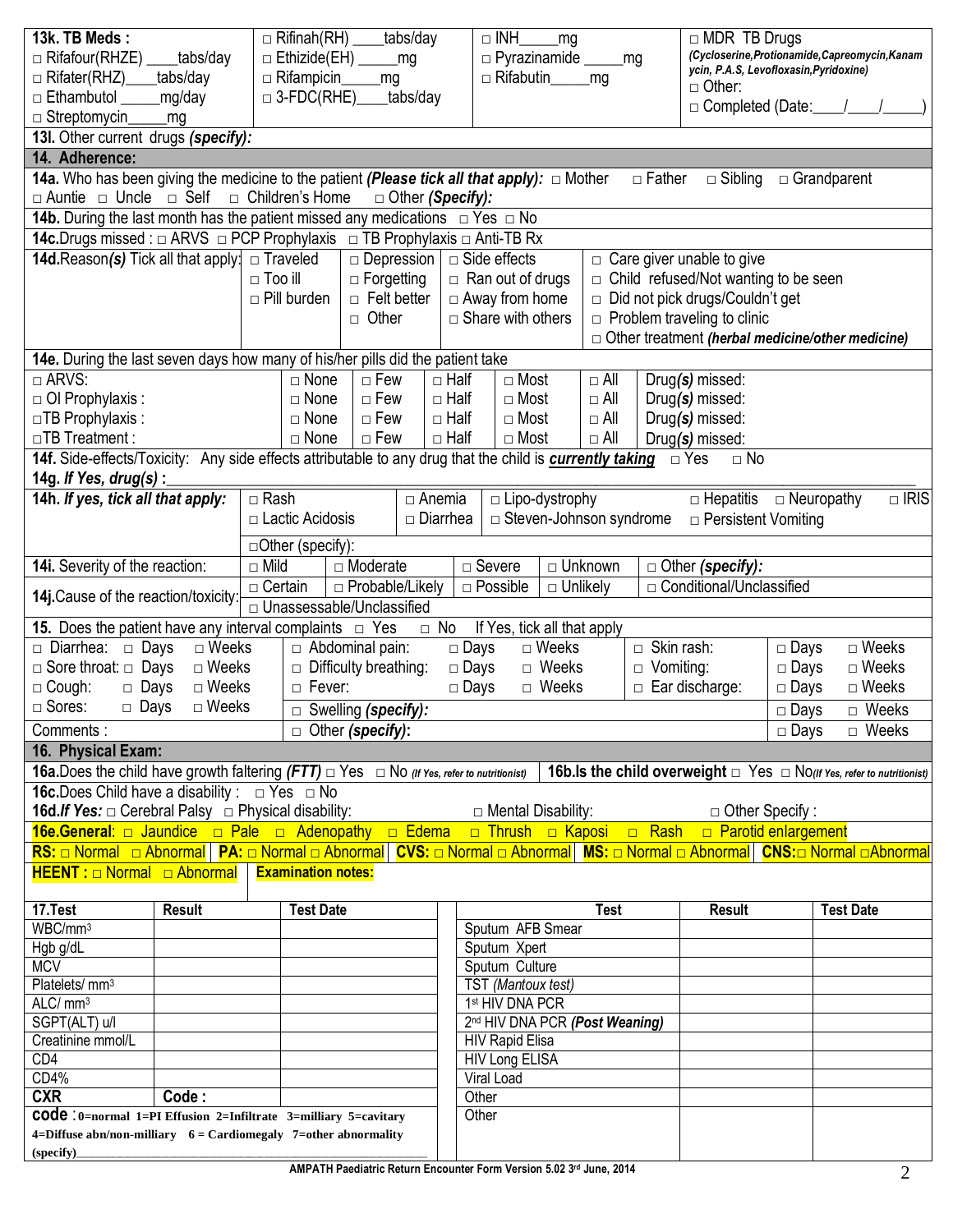| 18b. Not Applicable:□ Discontinued from HIV follow up, HIV negative (child to be seen 6 monthly till 5 yrs)□ HIV Exposed, status indeterminate<br>19a. Since last visit have you had any of the following? (tick all that apply) $\Box$ None $\Box$ Cough for more than 2 weeks<br>$\Box$ History of close contact with confirmed TB or chronic cough $\Box$ History of fever or illness for more than 2 weeks<br>$\Box$ Low weight for age or failure to thrive Swelling : $\Box$ neck $\Box$ armpit $\Box$ abdomen $\Box$ joints $\Box$ groin(Swollen lymphnodes)<br>(If any of the above is checked, examine the child and then use the pediatric TB Intensified Case Findings chart to further evaluate. Refer when<br>necessary. If None, stop investigations and skip to question 19h. Repeat screening at subsequent visits.)<br>19b. If patient diagnosed, TB Diagnosis done on basis of: (Action taken) *<br><b>Investigations :</b> $\Box$ Suggestive CXR $\Box$ AAFB positive<br><b>Criteria</b> : $\Box$ New GOK (Year 2011) $\Box$ Keith Jones score:<br>□ Edward Keith score: □ □ Other specify:<br>$\Box$ TST positive<br>(For scoring Check criteria on pediatric manual)*<br><b>19c.</b> Referral outcome $\Box$ TB $\Box$ No TB<br>20. Diagnosis: (* Tick "Add" to add to summary sheet. Tick "Remove" to delete to from summary sheet)<br><b>Diagnosis</b><br>Ongoing   Resolved   Diagnosis<br><b>New</b><br><b>New</b><br><b>Ongoing Resolved</b><br>$\mathbf{1}$ .<br>4.<br>2.<br>5.<br>$\overline{3}$ .<br>6.<br>21.Plan:<br>21a. ARVs:<br>$\Box$ Start ARVs $\Box$ Continue Regimen<br>$\Box$ Change Formulation $\Box$ Change Regimen<br>$\Box$ None<br>$\Box$ Re-dose $\Box$ Drug substitution $\Box$ Re-start<br>$\Box$ Stop All<br>□ Clinical treatment failure □ mmunologic failure □ Virologic failure □ Weight Change<br>21b.Reason for stop/change/re-dose:<br>$\Box$ Completed pMTCT<br>$\Box$ Drug out of stock $\Box$ Dose escalation of Nevirapine<br>$\Box$ Toxicity (Specify): $\Box$<br>□ Due to new TB<br>$\Box$ New drug Available $\Box$ Other : __<br>□ OI/TB TX □ Patient Refused □ Adherence Concerns □ Psychosocial ineligibility<br>21c. Eligible for ARVs but not started :<br>$\Box$ Other:<br>21d. Treatment categories<br>$\Box$ First line<br>$\Box$ Second line (following viral failure)<br>□ Third line(Salvage regimen)<br>21e. ARV Drugs:<br>$\Box$ Stavudine/Lamivudine/Nevirapine<br>$\Box$ Didanosine <sub>(DDI)</sub> mg<br>(d4T12 / 3TC60 / NVP100)T-jr<br>□ Abacavir/Lamivudine (ABC60 / 3TC30)<br>□ Lopinavir / Ritonavir _______tab<br>$\Box$ Raltegravir _____ mg<br>$\Box$ Stavudine/Lamivudine/Nevirapine<br>(LPV200/ RIT50) > 25kgs<br>$\Box$ Zidovudine/Lamivudine(zDV60/3TC30)<br>$\Box$ Darunavir<br>(d4T30 / 3TC150 / NVP200) > 25kgs<br>$\Box$ Zidovudine (ZDV or AZT) ____ mg / ____ ml<br>$\Box$ Zidovudine/lamivudine/Nevirapine<br>□ Atazanavir<br>$\Box$ Zidovudine/Lamivudine<br>$\Box$ Ritonavir(Rit100) tabs<br>(ZDV60 / 3TC30 / NVP50)<br>(ZDV300/3TC150) >25kgs<br>$\Box$ Unknown name<br>□ Zidovudine/lamivudine/Nevirapine<br>$\Box$ Stavudine/Lamivudine<br>$\Box$ Other:<br>(ZDV300 / 3TC150 / NVP200) > 25kgs<br>(Norvir sec100)<br>(D4T30/3TC150) >25kgs<br>□ Ritonavir____mg____ml<br>$\Box$ Nevirapine(NVP) ____ mg / ____ml<br>$\Box$ Tenofovir / Lamivudine<br>(Norvir80)<br>$\Box$ Efavirenz (EFV) ____ mg / ____ ml<br>(TDF300 / 3TC300) > 25kgs<br>□ Atazanavir/Ritonavir<br>$\Box$ Tenofovir/Lamivudine/ Efavirenz<br>$\Box$ Lamivudine (3TC) ____ mg / __ml<br>(Atazanavir300/ritonavir100)<br>(TDF300/3TC300/EFV600) > 25kgs<br>$\Box$ Abacavir (ABC)<br>$mg / \_\$<br>21f. Opportunistic Infection prophylaxis:<br>□ None □ Start □ Continue Regimen □ Restart □ Change Regimen<br>$\Box$ Re-dose<br>21g. Reason for stop/change/re-dose:<br>□ Other<br>mg/day<br>21h.Drugs:<br>$\Box$ Septrin<br>$\Box$ Dapsone<br>$\Box$ Diflucan<br>ml<br>21i. TB Prophylaxis:<br>$\Box$ Continue INH $\Box$ Re-dose $\Box$ Re-start<br>$\Box$ None $\Box$ Start INH<br>$\Box$ Stop INH<br>21j. Reason for stop/change/re-dose:<br>□ Completed □ Active TB □ Weight Change □ Toxicity: ____________________________<br>$\Box$ Other | <b>18a.WHO Stage:</b> $\Box$ 1 $\Box$ 2 $\Box$ 3 $\Box$ 4 Criteria ____ |  |  |             |  |  |  | New Stage $\Box$ Yes $\Box$ No |  |  |  |
|-----------------------------------------------------------------------------------------------------------------------------------------------------------------------------------------------------------------------------------------------------------------------------------------------------------------------------------------------------------------------------------------------------------------------------------------------------------------------------------------------------------------------------------------------------------------------------------------------------------------------------------------------------------------------------------------------------------------------------------------------------------------------------------------------------------------------------------------------------------------------------------------------------------------------------------------------------------------------------------------------------------------------------------------------------------------------------------------------------------------------------------------------------------------------------------------------------------------------------------------------------------------------------------------------------------------------------------------------------------------------------------------------------------------------------------------------------------------------------------------------------------------------------------------------------------------------------------------------------------------------------------------------------------------------------------------------------------------------------------------------------------------------------------------------------------------------------------------------------------------------------------------------------------------------------------------------------------------------------------------------------------------------------------------------------------------------------------------------------------------------------------------------------------------------------------------------------------------------------------------------------------------------------------------------------------------------------------------------------------------------------------------------------------------------------------------------------------------------------------------------------------------------------------------------------------------------------------------------------------------------------------------------------------------------------------------------------------------------------------------------------------------------------------------------------------------------------------------------------------------------------------------------------------------------------------------------------------------------------------------------------------------------------------------------------------------------------------------------------------------------------------------------------------------------------------------------------------------------------------------------------------------------------------------------------------------------------------------------------------------------------------------------------------------------------------------------------------------------------------------------------------------------------------------------------------------------------------------------------------------------------------------------------------------------------------------------------------------------------------------------------------------------------------------------------------------------------------------------------------------------------------------------------------------------------------------------------------------------------------------------------------------------------------------------------------------------------------------------------------------------------------------------------------------------------------------------------------------------------|-------------------------------------------------------------------------|--|--|-------------|--|--|--|--------------------------------|--|--|--|
|                                                                                                                                                                                                                                                                                                                                                                                                                                                                                                                                                                                                                                                                                                                                                                                                                                                                                                                                                                                                                                                                                                                                                                                                                                                                                                                                                                                                                                                                                                                                                                                                                                                                                                                                                                                                                                                                                                                                                                                                                                                                                                                                                                                                                                                                                                                                                                                                                                                                                                                                                                                                                                                                                                                                                                                                                                                                                                                                                                                                                                                                                                                                                                                                                                                                                                                                                                                                                                                                                                                                                                                                                                                                                                                                                                                                                                                                                                                                                                                                                                                                                                                                                                                                                             |                                                                         |  |  |             |  |  |  |                                |  |  |  |
|                                                                                                                                                                                                                                                                                                                                                                                                                                                                                                                                                                                                                                                                                                                                                                                                                                                                                                                                                                                                                                                                                                                                                                                                                                                                                                                                                                                                                                                                                                                                                                                                                                                                                                                                                                                                                                                                                                                                                                                                                                                                                                                                                                                                                                                                                                                                                                                                                                                                                                                                                                                                                                                                                                                                                                                                                                                                                                                                                                                                                                                                                                                                                                                                                                                                                                                                                                                                                                                                                                                                                                                                                                                                                                                                                                                                                                                                                                                                                                                                                                                                                                                                                                                                                             |                                                                         |  |  |             |  |  |  |                                |  |  |  |
|                                                                                                                                                                                                                                                                                                                                                                                                                                                                                                                                                                                                                                                                                                                                                                                                                                                                                                                                                                                                                                                                                                                                                                                                                                                                                                                                                                                                                                                                                                                                                                                                                                                                                                                                                                                                                                                                                                                                                                                                                                                                                                                                                                                                                                                                                                                                                                                                                                                                                                                                                                                                                                                                                                                                                                                                                                                                                                                                                                                                                                                                                                                                                                                                                                                                                                                                                                                                                                                                                                                                                                                                                                                                                                                                                                                                                                                                                                                                                                                                                                                                                                                                                                                                                             |                                                                         |  |  |             |  |  |  |                                |  |  |  |
|                                                                                                                                                                                                                                                                                                                                                                                                                                                                                                                                                                                                                                                                                                                                                                                                                                                                                                                                                                                                                                                                                                                                                                                                                                                                                                                                                                                                                                                                                                                                                                                                                                                                                                                                                                                                                                                                                                                                                                                                                                                                                                                                                                                                                                                                                                                                                                                                                                                                                                                                                                                                                                                                                                                                                                                                                                                                                                                                                                                                                                                                                                                                                                                                                                                                                                                                                                                                                                                                                                                                                                                                                                                                                                                                                                                                                                                                                                                                                                                                                                                                                                                                                                                                                             |                                                                         |  |  |             |  |  |  |                                |  |  |  |
|                                                                                                                                                                                                                                                                                                                                                                                                                                                                                                                                                                                                                                                                                                                                                                                                                                                                                                                                                                                                                                                                                                                                                                                                                                                                                                                                                                                                                                                                                                                                                                                                                                                                                                                                                                                                                                                                                                                                                                                                                                                                                                                                                                                                                                                                                                                                                                                                                                                                                                                                                                                                                                                                                                                                                                                                                                                                                                                                                                                                                                                                                                                                                                                                                                                                                                                                                                                                                                                                                                                                                                                                                                                                                                                                                                                                                                                                                                                                                                                                                                                                                                                                                                                                                             |                                                                         |  |  |             |  |  |  |                                |  |  |  |
|                                                                                                                                                                                                                                                                                                                                                                                                                                                                                                                                                                                                                                                                                                                                                                                                                                                                                                                                                                                                                                                                                                                                                                                                                                                                                                                                                                                                                                                                                                                                                                                                                                                                                                                                                                                                                                                                                                                                                                                                                                                                                                                                                                                                                                                                                                                                                                                                                                                                                                                                                                                                                                                                                                                                                                                                                                                                                                                                                                                                                                                                                                                                                                                                                                                                                                                                                                                                                                                                                                                                                                                                                                                                                                                                                                                                                                                                                                                                                                                                                                                                                                                                                                                                                             |                                                                         |  |  |             |  |  |  |                                |  |  |  |
|                                                                                                                                                                                                                                                                                                                                                                                                                                                                                                                                                                                                                                                                                                                                                                                                                                                                                                                                                                                                                                                                                                                                                                                                                                                                                                                                                                                                                                                                                                                                                                                                                                                                                                                                                                                                                                                                                                                                                                                                                                                                                                                                                                                                                                                                                                                                                                                                                                                                                                                                                                                                                                                                                                                                                                                                                                                                                                                                                                                                                                                                                                                                                                                                                                                                                                                                                                                                                                                                                                                                                                                                                                                                                                                                                                                                                                                                                                                                                                                                                                                                                                                                                                                                                             |                                                                         |  |  |             |  |  |  |                                |  |  |  |
|                                                                                                                                                                                                                                                                                                                                                                                                                                                                                                                                                                                                                                                                                                                                                                                                                                                                                                                                                                                                                                                                                                                                                                                                                                                                                                                                                                                                                                                                                                                                                                                                                                                                                                                                                                                                                                                                                                                                                                                                                                                                                                                                                                                                                                                                                                                                                                                                                                                                                                                                                                                                                                                                                                                                                                                                                                                                                                                                                                                                                                                                                                                                                                                                                                                                                                                                                                                                                                                                                                                                                                                                                                                                                                                                                                                                                                                                                                                                                                                                                                                                                                                                                                                                                             |                                                                         |  |  |             |  |  |  |                                |  |  |  |
|                                                                                                                                                                                                                                                                                                                                                                                                                                                                                                                                                                                                                                                                                                                                                                                                                                                                                                                                                                                                                                                                                                                                                                                                                                                                                                                                                                                                                                                                                                                                                                                                                                                                                                                                                                                                                                                                                                                                                                                                                                                                                                                                                                                                                                                                                                                                                                                                                                                                                                                                                                                                                                                                                                                                                                                                                                                                                                                                                                                                                                                                                                                                                                                                                                                                                                                                                                                                                                                                                                                                                                                                                                                                                                                                                                                                                                                                                                                                                                                                                                                                                                                                                                                                                             |                                                                         |  |  |             |  |  |  |                                |  |  |  |
|                                                                                                                                                                                                                                                                                                                                                                                                                                                                                                                                                                                                                                                                                                                                                                                                                                                                                                                                                                                                                                                                                                                                                                                                                                                                                                                                                                                                                                                                                                                                                                                                                                                                                                                                                                                                                                                                                                                                                                                                                                                                                                                                                                                                                                                                                                                                                                                                                                                                                                                                                                                                                                                                                                                                                                                                                                                                                                                                                                                                                                                                                                                                                                                                                                                                                                                                                                                                                                                                                                                                                                                                                                                                                                                                                                                                                                                                                                                                                                                                                                                                                                                                                                                                                             |                                                                         |  |  |             |  |  |  |                                |  |  |  |
|                                                                                                                                                                                                                                                                                                                                                                                                                                                                                                                                                                                                                                                                                                                                                                                                                                                                                                                                                                                                                                                                                                                                                                                                                                                                                                                                                                                                                                                                                                                                                                                                                                                                                                                                                                                                                                                                                                                                                                                                                                                                                                                                                                                                                                                                                                                                                                                                                                                                                                                                                                                                                                                                                                                                                                                                                                                                                                                                                                                                                                                                                                                                                                                                                                                                                                                                                                                                                                                                                                                                                                                                                                                                                                                                                                                                                                                                                                                                                                                                                                                                                                                                                                                                                             |                                                                         |  |  |             |  |  |  |                                |  |  |  |
|                                                                                                                                                                                                                                                                                                                                                                                                                                                                                                                                                                                                                                                                                                                                                                                                                                                                                                                                                                                                                                                                                                                                                                                                                                                                                                                                                                                                                                                                                                                                                                                                                                                                                                                                                                                                                                                                                                                                                                                                                                                                                                                                                                                                                                                                                                                                                                                                                                                                                                                                                                                                                                                                                                                                                                                                                                                                                                                                                                                                                                                                                                                                                                                                                                                                                                                                                                                                                                                                                                                                                                                                                                                                                                                                                                                                                                                                                                                                                                                                                                                                                                                                                                                                                             |                                                                         |  |  |             |  |  |  |                                |  |  |  |
|                                                                                                                                                                                                                                                                                                                                                                                                                                                                                                                                                                                                                                                                                                                                                                                                                                                                                                                                                                                                                                                                                                                                                                                                                                                                                                                                                                                                                                                                                                                                                                                                                                                                                                                                                                                                                                                                                                                                                                                                                                                                                                                                                                                                                                                                                                                                                                                                                                                                                                                                                                                                                                                                                                                                                                                                                                                                                                                                                                                                                                                                                                                                                                                                                                                                                                                                                                                                                                                                                                                                                                                                                                                                                                                                                                                                                                                                                                                                                                                                                                                                                                                                                                                                                             |                                                                         |  |  |             |  |  |  |                                |  |  |  |
|                                                                                                                                                                                                                                                                                                                                                                                                                                                                                                                                                                                                                                                                                                                                                                                                                                                                                                                                                                                                                                                                                                                                                                                                                                                                                                                                                                                                                                                                                                                                                                                                                                                                                                                                                                                                                                                                                                                                                                                                                                                                                                                                                                                                                                                                                                                                                                                                                                                                                                                                                                                                                                                                                                                                                                                                                                                                                                                                                                                                                                                                                                                                                                                                                                                                                                                                                                                                                                                                                                                                                                                                                                                                                                                                                                                                                                                                                                                                                                                                                                                                                                                                                                                                                             |                                                                         |  |  |             |  |  |  |                                |  |  |  |
|                                                                                                                                                                                                                                                                                                                                                                                                                                                                                                                                                                                                                                                                                                                                                                                                                                                                                                                                                                                                                                                                                                                                                                                                                                                                                                                                                                                                                                                                                                                                                                                                                                                                                                                                                                                                                                                                                                                                                                                                                                                                                                                                                                                                                                                                                                                                                                                                                                                                                                                                                                                                                                                                                                                                                                                                                                                                                                                                                                                                                                                                                                                                                                                                                                                                                                                                                                                                                                                                                                                                                                                                                                                                                                                                                                                                                                                                                                                                                                                                                                                                                                                                                                                                                             |                                                                         |  |  |             |  |  |  |                                |  |  |  |
|                                                                                                                                                                                                                                                                                                                                                                                                                                                                                                                                                                                                                                                                                                                                                                                                                                                                                                                                                                                                                                                                                                                                                                                                                                                                                                                                                                                                                                                                                                                                                                                                                                                                                                                                                                                                                                                                                                                                                                                                                                                                                                                                                                                                                                                                                                                                                                                                                                                                                                                                                                                                                                                                                                                                                                                                                                                                                                                                                                                                                                                                                                                                                                                                                                                                                                                                                                                                                                                                                                                                                                                                                                                                                                                                                                                                                                                                                                                                                                                                                                                                                                                                                                                                                             |                                                                         |  |  |             |  |  |  |                                |  |  |  |
|                                                                                                                                                                                                                                                                                                                                                                                                                                                                                                                                                                                                                                                                                                                                                                                                                                                                                                                                                                                                                                                                                                                                                                                                                                                                                                                                                                                                                                                                                                                                                                                                                                                                                                                                                                                                                                                                                                                                                                                                                                                                                                                                                                                                                                                                                                                                                                                                                                                                                                                                                                                                                                                                                                                                                                                                                                                                                                                                                                                                                                                                                                                                                                                                                                                                                                                                                                                                                                                                                                                                                                                                                                                                                                                                                                                                                                                                                                                                                                                                                                                                                                                                                                                                                             |                                                                         |  |  |             |  |  |  |                                |  |  |  |
|                                                                                                                                                                                                                                                                                                                                                                                                                                                                                                                                                                                                                                                                                                                                                                                                                                                                                                                                                                                                                                                                                                                                                                                                                                                                                                                                                                                                                                                                                                                                                                                                                                                                                                                                                                                                                                                                                                                                                                                                                                                                                                                                                                                                                                                                                                                                                                                                                                                                                                                                                                                                                                                                                                                                                                                                                                                                                                                                                                                                                                                                                                                                                                                                                                                                                                                                                                                                                                                                                                                                                                                                                                                                                                                                                                                                                                                                                                                                                                                                                                                                                                                                                                                                                             |                                                                         |  |  |             |  |  |  |                                |  |  |  |
|                                                                                                                                                                                                                                                                                                                                                                                                                                                                                                                                                                                                                                                                                                                                                                                                                                                                                                                                                                                                                                                                                                                                                                                                                                                                                                                                                                                                                                                                                                                                                                                                                                                                                                                                                                                                                                                                                                                                                                                                                                                                                                                                                                                                                                                                                                                                                                                                                                                                                                                                                                                                                                                                                                                                                                                                                                                                                                                                                                                                                                                                                                                                                                                                                                                                                                                                                                                                                                                                                                                                                                                                                                                                                                                                                                                                                                                                                                                                                                                                                                                                                                                                                                                                                             |                                                                         |  |  |             |  |  |  |                                |  |  |  |
|                                                                                                                                                                                                                                                                                                                                                                                                                                                                                                                                                                                                                                                                                                                                                                                                                                                                                                                                                                                                                                                                                                                                                                                                                                                                                                                                                                                                                                                                                                                                                                                                                                                                                                                                                                                                                                                                                                                                                                                                                                                                                                                                                                                                                                                                                                                                                                                                                                                                                                                                                                                                                                                                                                                                                                                                                                                                                                                                                                                                                                                                                                                                                                                                                                                                                                                                                                                                                                                                                                                                                                                                                                                                                                                                                                                                                                                                                                                                                                                                                                                                                                                                                                                                                             |                                                                         |  |  |             |  |  |  |                                |  |  |  |
|                                                                                                                                                                                                                                                                                                                                                                                                                                                                                                                                                                                                                                                                                                                                                                                                                                                                                                                                                                                                                                                                                                                                                                                                                                                                                                                                                                                                                                                                                                                                                                                                                                                                                                                                                                                                                                                                                                                                                                                                                                                                                                                                                                                                                                                                                                                                                                                                                                                                                                                                                                                                                                                                                                                                                                                                                                                                                                                                                                                                                                                                                                                                                                                                                                                                                                                                                                                                                                                                                                                                                                                                                                                                                                                                                                                                                                                                                                                                                                                                                                                                                                                                                                                                                             |                                                                         |  |  |             |  |  |  |                                |  |  |  |
|                                                                                                                                                                                                                                                                                                                                                                                                                                                                                                                                                                                                                                                                                                                                                                                                                                                                                                                                                                                                                                                                                                                                                                                                                                                                                                                                                                                                                                                                                                                                                                                                                                                                                                                                                                                                                                                                                                                                                                                                                                                                                                                                                                                                                                                                                                                                                                                                                                                                                                                                                                                                                                                                                                                                                                                                                                                                                                                                                                                                                                                                                                                                                                                                                                                                                                                                                                                                                                                                                                                                                                                                                                                                                                                                                                                                                                                                                                                                                                                                                                                                                                                                                                                                                             |                                                                         |  |  |             |  |  |  |                                |  |  |  |
|                                                                                                                                                                                                                                                                                                                                                                                                                                                                                                                                                                                                                                                                                                                                                                                                                                                                                                                                                                                                                                                                                                                                                                                                                                                                                                                                                                                                                                                                                                                                                                                                                                                                                                                                                                                                                                                                                                                                                                                                                                                                                                                                                                                                                                                                                                                                                                                                                                                                                                                                                                                                                                                                                                                                                                                                                                                                                                                                                                                                                                                                                                                                                                                                                                                                                                                                                                                                                                                                                                                                                                                                                                                                                                                                                                                                                                                                                                                                                                                                                                                                                                                                                                                                                             |                                                                         |  |  |             |  |  |  |                                |  |  |  |
|                                                                                                                                                                                                                                                                                                                                                                                                                                                                                                                                                                                                                                                                                                                                                                                                                                                                                                                                                                                                                                                                                                                                                                                                                                                                                                                                                                                                                                                                                                                                                                                                                                                                                                                                                                                                                                                                                                                                                                                                                                                                                                                                                                                                                                                                                                                                                                                                                                                                                                                                                                                                                                                                                                                                                                                                                                                                                                                                                                                                                                                                                                                                                                                                                                                                                                                                                                                                                                                                                                                                                                                                                                                                                                                                                                                                                                                                                                                                                                                                                                                                                                                                                                                                                             |                                                                         |  |  |             |  |  |  |                                |  |  |  |
|                                                                                                                                                                                                                                                                                                                                                                                                                                                                                                                                                                                                                                                                                                                                                                                                                                                                                                                                                                                                                                                                                                                                                                                                                                                                                                                                                                                                                                                                                                                                                                                                                                                                                                                                                                                                                                                                                                                                                                                                                                                                                                                                                                                                                                                                                                                                                                                                                                                                                                                                                                                                                                                                                                                                                                                                                                                                                                                                                                                                                                                                                                                                                                                                                                                                                                                                                                                                                                                                                                                                                                                                                                                                                                                                                                                                                                                                                                                                                                                                                                                                                                                                                                                                                             |                                                                         |  |  |             |  |  |  |                                |  |  |  |
|                                                                                                                                                                                                                                                                                                                                                                                                                                                                                                                                                                                                                                                                                                                                                                                                                                                                                                                                                                                                                                                                                                                                                                                                                                                                                                                                                                                                                                                                                                                                                                                                                                                                                                                                                                                                                                                                                                                                                                                                                                                                                                                                                                                                                                                                                                                                                                                                                                                                                                                                                                                                                                                                                                                                                                                                                                                                                                                                                                                                                                                                                                                                                                                                                                                                                                                                                                                                                                                                                                                                                                                                                                                                                                                                                                                                                                                                                                                                                                                                                                                                                                                                                                                                                             |                                                                         |  |  |             |  |  |  |                                |  |  |  |
|                                                                                                                                                                                                                                                                                                                                                                                                                                                                                                                                                                                                                                                                                                                                                                                                                                                                                                                                                                                                                                                                                                                                                                                                                                                                                                                                                                                                                                                                                                                                                                                                                                                                                                                                                                                                                                                                                                                                                                                                                                                                                                                                                                                                                                                                                                                                                                                                                                                                                                                                                                                                                                                                                                                                                                                                                                                                                                                                                                                                                                                                                                                                                                                                                                                                                                                                                                                                                                                                                                                                                                                                                                                                                                                                                                                                                                                                                                                                                                                                                                                                                                                                                                                                                             |                                                                         |  |  |             |  |  |  |                                |  |  |  |
|                                                                                                                                                                                                                                                                                                                                                                                                                                                                                                                                                                                                                                                                                                                                                                                                                                                                                                                                                                                                                                                                                                                                                                                                                                                                                                                                                                                                                                                                                                                                                                                                                                                                                                                                                                                                                                                                                                                                                                                                                                                                                                                                                                                                                                                                                                                                                                                                                                                                                                                                                                                                                                                                                                                                                                                                                                                                                                                                                                                                                                                                                                                                                                                                                                                                                                                                                                                                                                                                                                                                                                                                                                                                                                                                                                                                                                                                                                                                                                                                                                                                                                                                                                                                                             |                                                                         |  |  |             |  |  |  |                                |  |  |  |
|                                                                                                                                                                                                                                                                                                                                                                                                                                                                                                                                                                                                                                                                                                                                                                                                                                                                                                                                                                                                                                                                                                                                                                                                                                                                                                                                                                                                                                                                                                                                                                                                                                                                                                                                                                                                                                                                                                                                                                                                                                                                                                                                                                                                                                                                                                                                                                                                                                                                                                                                                                                                                                                                                                                                                                                                                                                                                                                                                                                                                                                                                                                                                                                                                                                                                                                                                                                                                                                                                                                                                                                                                                                                                                                                                                                                                                                                                                                                                                                                                                                                                                                                                                                                                             |                                                                         |  |  |             |  |  |  |                                |  |  |  |
|                                                                                                                                                                                                                                                                                                                                                                                                                                                                                                                                                                                                                                                                                                                                                                                                                                                                                                                                                                                                                                                                                                                                                                                                                                                                                                                                                                                                                                                                                                                                                                                                                                                                                                                                                                                                                                                                                                                                                                                                                                                                                                                                                                                                                                                                                                                                                                                                                                                                                                                                                                                                                                                                                                                                                                                                                                                                                                                                                                                                                                                                                                                                                                                                                                                                                                                                                                                                                                                                                                                                                                                                                                                                                                                                                                                                                                                                                                                                                                                                                                                                                                                                                                                                                             |                                                                         |  |  |             |  |  |  |                                |  |  |  |
|                                                                                                                                                                                                                                                                                                                                                                                                                                                                                                                                                                                                                                                                                                                                                                                                                                                                                                                                                                                                                                                                                                                                                                                                                                                                                                                                                                                                                                                                                                                                                                                                                                                                                                                                                                                                                                                                                                                                                                                                                                                                                                                                                                                                                                                                                                                                                                                                                                                                                                                                                                                                                                                                                                                                                                                                                                                                                                                                                                                                                                                                                                                                                                                                                                                                                                                                                                                                                                                                                                                                                                                                                                                                                                                                                                                                                                                                                                                                                                                                                                                                                                                                                                                                                             |                                                                         |  |  |             |  |  |  |                                |  |  |  |
|                                                                                                                                                                                                                                                                                                                                                                                                                                                                                                                                                                                                                                                                                                                                                                                                                                                                                                                                                                                                                                                                                                                                                                                                                                                                                                                                                                                                                                                                                                                                                                                                                                                                                                                                                                                                                                                                                                                                                                                                                                                                                                                                                                                                                                                                                                                                                                                                                                                                                                                                                                                                                                                                                                                                                                                                                                                                                                                                                                                                                                                                                                                                                                                                                                                                                                                                                                                                                                                                                                                                                                                                                                                                                                                                                                                                                                                                                                                                                                                                                                                                                                                                                                                                                             |                                                                         |  |  |             |  |  |  |                                |  |  |  |
|                                                                                                                                                                                                                                                                                                                                                                                                                                                                                                                                                                                                                                                                                                                                                                                                                                                                                                                                                                                                                                                                                                                                                                                                                                                                                                                                                                                                                                                                                                                                                                                                                                                                                                                                                                                                                                                                                                                                                                                                                                                                                                                                                                                                                                                                                                                                                                                                                                                                                                                                                                                                                                                                                                                                                                                                                                                                                                                                                                                                                                                                                                                                                                                                                                                                                                                                                                                                                                                                                                                                                                                                                                                                                                                                                                                                                                                                                                                                                                                                                                                                                                                                                                                                                             |                                                                         |  |  | $\Box$ Stop |  |  |  |                                |  |  |  |
|                                                                                                                                                                                                                                                                                                                                                                                                                                                                                                                                                                                                                                                                                                                                                                                                                                                                                                                                                                                                                                                                                                                                                                                                                                                                                                                                                                                                                                                                                                                                                                                                                                                                                                                                                                                                                                                                                                                                                                                                                                                                                                                                                                                                                                                                                                                                                                                                                                                                                                                                                                                                                                                                                                                                                                                                                                                                                                                                                                                                                                                                                                                                                                                                                                                                                                                                                                                                                                                                                                                                                                                                                                                                                                                                                                                                                                                                                                                                                                                                                                                                                                                                                                                                                             |                                                                         |  |  |             |  |  |  |                                |  |  |  |
|                                                                                                                                                                                                                                                                                                                                                                                                                                                                                                                                                                                                                                                                                                                                                                                                                                                                                                                                                                                                                                                                                                                                                                                                                                                                                                                                                                                                                                                                                                                                                                                                                                                                                                                                                                                                                                                                                                                                                                                                                                                                                                                                                                                                                                                                                                                                                                                                                                                                                                                                                                                                                                                                                                                                                                                                                                                                                                                                                                                                                                                                                                                                                                                                                                                                                                                                                                                                                                                                                                                                                                                                                                                                                                                                                                                                                                                                                                                                                                                                                                                                                                                                                                                                                             |                                                                         |  |  |             |  |  |  |                                |  |  |  |
|                                                                                                                                                                                                                                                                                                                                                                                                                                                                                                                                                                                                                                                                                                                                                                                                                                                                                                                                                                                                                                                                                                                                                                                                                                                                                                                                                                                                                                                                                                                                                                                                                                                                                                                                                                                                                                                                                                                                                                                                                                                                                                                                                                                                                                                                                                                                                                                                                                                                                                                                                                                                                                                                                                                                                                                                                                                                                                                                                                                                                                                                                                                                                                                                                                                                                                                                                                                                                                                                                                                                                                                                                                                                                                                                                                                                                                                                                                                                                                                                                                                                                                                                                                                                                             |                                                                         |  |  |             |  |  |  |                                |  |  |  |
|                                                                                                                                                                                                                                                                                                                                                                                                                                                                                                                                                                                                                                                                                                                                                                                                                                                                                                                                                                                                                                                                                                                                                                                                                                                                                                                                                                                                                                                                                                                                                                                                                                                                                                                                                                                                                                                                                                                                                                                                                                                                                                                                                                                                                                                                                                                                                                                                                                                                                                                                                                                                                                                                                                                                                                                                                                                                                                                                                                                                                                                                                                                                                                                                                                                                                                                                                                                                                                                                                                                                                                                                                                                                                                                                                                                                                                                                                                                                                                                                                                                                                                                                                                                                                             |                                                                         |  |  |             |  |  |  |                                |  |  |  |
| 21k.Drug Dose:<br>$\Box$ INH<br>mg/day                                                                                                                                                                                                                                                                                                                                                                                                                                                                                                                                                                                                                                                                                                                                                                                                                                                                                                                                                                                                                                                                                                                                                                                                                                                                                                                                                                                                                                                                                                                                                                                                                                                                                                                                                                                                                                                                                                                                                                                                                                                                                                                                                                                                                                                                                                                                                                                                                                                                                                                                                                                                                                                                                                                                                                                                                                                                                                                                                                                                                                                                                                                                                                                                                                                                                                                                                                                                                                                                                                                                                                                                                                                                                                                                                                                                                                                                                                                                                                                                                                                                                                                                                                                      |                                                                         |  |  |             |  |  |  |                                |  |  |  |
| $\Box$ None $\Box$ Intensive/initiation $\Box$ Change to Continuation $\Box$ Continue Regimen $\Box$ Re-dose<br>21I.TB Treatment:                                                                                                                                                                                                                                                                                                                                                                                                                                                                                                                                                                                                                                                                                                                                                                                                                                                                                                                                                                                                                                                                                                                                                                                                                                                                                                                                                                                                                                                                                                                                                                                                                                                                                                                                                                                                                                                                                                                                                                                                                                                                                                                                                                                                                                                                                                                                                                                                                                                                                                                                                                                                                                                                                                                                                                                                                                                                                                                                                                                                                                                                                                                                                                                                                                                                                                                                                                                                                                                                                                                                                                                                                                                                                                                                                                                                                                                                                                                                                                                                                                                                                           |                                                                         |  |  |             |  |  |  |                                |  |  |  |
| $\Box$ Drug substitution $\Box$ Stop $\Box$ Continue picking meds at other site Location:                                                                                                                                                                                                                                                                                                                                                                                                                                                                                                                                                                                                                                                                                                                                                                                                                                                                                                                                                                                                                                                                                                                                                                                                                                                                                                                                                                                                                                                                                                                                                                                                                                                                                                                                                                                                                                                                                                                                                                                                                                                                                                                                                                                                                                                                                                                                                                                                                                                                                                                                                                                                                                                                                                                                                                                                                                                                                                                                                                                                                                                                                                                                                                                                                                                                                                                                                                                                                                                                                                                                                                                                                                                                                                                                                                                                                                                                                                                                                                                                                                                                                                                                   |                                                                         |  |  |             |  |  |  |                                |  |  |  |
| $\Box$ New treatment 1st line $\Box$ Defaulted (restart 1st line) $\Box$ Regimen failure (start Retreatment)<br>21m. Reason for start:                                                                                                                                                                                                                                                                                                                                                                                                                                                                                                                                                                                                                                                                                                                                                                                                                                                                                                                                                                                                                                                                                                                                                                                                                                                                                                                                                                                                                                                                                                                                                                                                                                                                                                                                                                                                                                                                                                                                                                                                                                                                                                                                                                                                                                                                                                                                                                                                                                                                                                                                                                                                                                                                                                                                                                                                                                                                                                                                                                                                                                                                                                                                                                                                                                                                                                                                                                                                                                                                                                                                                                                                                                                                                                                                                                                                                                                                                                                                                                                                                                                                                      |                                                                         |  |  |             |  |  |  |                                |  |  |  |
| □ Relapse/re-infection (Retreatment)<br>$\Box$ MDR TB regimen                                                                                                                                                                                                                                                                                                                                                                                                                                                                                                                                                                                                                                                                                                                                                                                                                                                                                                                                                                                                                                                                                                                                                                                                                                                                                                                                                                                                                                                                                                                                                                                                                                                                                                                                                                                                                                                                                                                                                                                                                                                                                                                                                                                                                                                                                                                                                                                                                                                                                                                                                                                                                                                                                                                                                                                                                                                                                                                                                                                                                                                                                                                                                                                                                                                                                                                                                                                                                                                                                                                                                                                                                                                                                                                                                                                                                                                                                                                                                                                                                                                                                                                                                               |                                                                         |  |  |             |  |  |  |                                |  |  |  |
| $\Box$ Completed $\Box$ Weight Change $\Box$ Toxicity (Specify):<br>$\Box$ Other:<br><b>21n.</b> Reason for stop/change/re-dose:                                                                                                                                                                                                                                                                                                                                                                                                                                                                                                                                                                                                                                                                                                                                                                                                                                                                                                                                                                                                                                                                                                                                                                                                                                                                                                                                                                                                                                                                                                                                                                                                                                                                                                                                                                                                                                                                                                                                                                                                                                                                                                                                                                                                                                                                                                                                                                                                                                                                                                                                                                                                                                                                                                                                                                                                                                                                                                                                                                                                                                                                                                                                                                                                                                                                                                                                                                                                                                                                                                                                                                                                                                                                                                                                                                                                                                                                                                                                                                                                                                                                                            |                                                                         |  |  |             |  |  |  |                                |  |  |  |
| 21o.TB Meds:<br>□ Rifinah(RH) ____tabs/day<br>$\Box$ INH<br>$\Box$ MDR TB Drugs<br>mg                                                                                                                                                                                                                                                                                                                                                                                                                                                                                                                                                                                                                                                                                                                                                                                                                                                                                                                                                                                                                                                                                                                                                                                                                                                                                                                                                                                                                                                                                                                                                                                                                                                                                                                                                                                                                                                                                                                                                                                                                                                                                                                                                                                                                                                                                                                                                                                                                                                                                                                                                                                                                                                                                                                                                                                                                                                                                                                                                                                                                                                                                                                                                                                                                                                                                                                                                                                                                                                                                                                                                                                                                                                                                                                                                                                                                                                                                                                                                                                                                                                                                                                                       |                                                                         |  |  |             |  |  |  |                                |  |  |  |
| (Cycloserine, Protionamide, Capreomycin, Kanamy<br>$\Box$ Rifafour(RHZE) $\Box$<br>_tabs/day                                                                                                                                                                                                                                                                                                                                                                                                                                                                                                                                                                                                                                                                                                                                                                                                                                                                                                                                                                                                                                                                                                                                                                                                                                                                                                                                                                                                                                                                                                                                                                                                                                                                                                                                                                                                                                                                                                                                                                                                                                                                                                                                                                                                                                                                                                                                                                                                                                                                                                                                                                                                                                                                                                                                                                                                                                                                                                                                                                                                                                                                                                                                                                                                                                                                                                                                                                                                                                                                                                                                                                                                                                                                                                                                                                                                                                                                                                                                                                                                                                                                                                                                |                                                                         |  |  |             |  |  |  |                                |  |  |  |
| $\Box$ Ethizide(EH) ________ mg<br>cin, P.A.S, Levofloxasin, Pyridoxine)                                                                                                                                                                                                                                                                                                                                                                                                                                                                                                                                                                                                                                                                                                                                                                                                                                                                                                                                                                                                                                                                                                                                                                                                                                                                                                                                                                                                                                                                                                                                                                                                                                                                                                                                                                                                                                                                                                                                                                                                                                                                                                                                                                                                                                                                                                                                                                                                                                                                                                                                                                                                                                                                                                                                                                                                                                                                                                                                                                                                                                                                                                                                                                                                                                                                                                                                                                                                                                                                                                                                                                                                                                                                                                                                                                                                                                                                                                                                                                                                                                                                                                                                                    |                                                                         |  |  |             |  |  |  |                                |  |  |  |
| $\Box$ Rifater(RHZ)<br>tabs/day_<br>$\Box$ Rifampicin $\Box$<br>$\Box$ Rifabutin mg<br>_mg<br>$\Box$ Other:                                                                                                                                                                                                                                                                                                                                                                                                                                                                                                                                                                                                                                                                                                                                                                                                                                                                                                                                                                                                                                                                                                                                                                                                                                                                                                                                                                                                                                                                                                                                                                                                                                                                                                                                                                                                                                                                                                                                                                                                                                                                                                                                                                                                                                                                                                                                                                                                                                                                                                                                                                                                                                                                                                                                                                                                                                                                                                                                                                                                                                                                                                                                                                                                                                                                                                                                                                                                                                                                                                                                                                                                                                                                                                                                                                                                                                                                                                                                                                                                                                                                                                                 |                                                                         |  |  |             |  |  |  |                                |  |  |  |
| □ Ethambutol<br>$\Box$ 3-FDC(RHE) tabs/day<br>_mg/day                                                                                                                                                                                                                                                                                                                                                                                                                                                                                                                                                                                                                                                                                                                                                                                                                                                                                                                                                                                                                                                                                                                                                                                                                                                                                                                                                                                                                                                                                                                                                                                                                                                                                                                                                                                                                                                                                                                                                                                                                                                                                                                                                                                                                                                                                                                                                                                                                                                                                                                                                                                                                                                                                                                                                                                                                                                                                                                                                                                                                                                                                                                                                                                                                                                                                                                                                                                                                                                                                                                                                                                                                                                                                                                                                                                                                                                                                                                                                                                                                                                                                                                                                                       |                                                                         |  |  |             |  |  |  |                                |  |  |  |
| $\Box$ Streptomycing<br>_mg                                                                                                                                                                                                                                                                                                                                                                                                                                                                                                                                                                                                                                                                                                                                                                                                                                                                                                                                                                                                                                                                                                                                                                                                                                                                                                                                                                                                                                                                                                                                                                                                                                                                                                                                                                                                                                                                                                                                                                                                                                                                                                                                                                                                                                                                                                                                                                                                                                                                                                                                                                                                                                                                                                                                                                                                                                                                                                                                                                                                                                                                                                                                                                                                                                                                                                                                                                                                                                                                                                                                                                                                                                                                                                                                                                                                                                                                                                                                                                                                                                                                                                                                                                                                 |                                                                         |  |  |             |  |  |  |                                |  |  |  |

 $\overline{\mathsf{I}}$